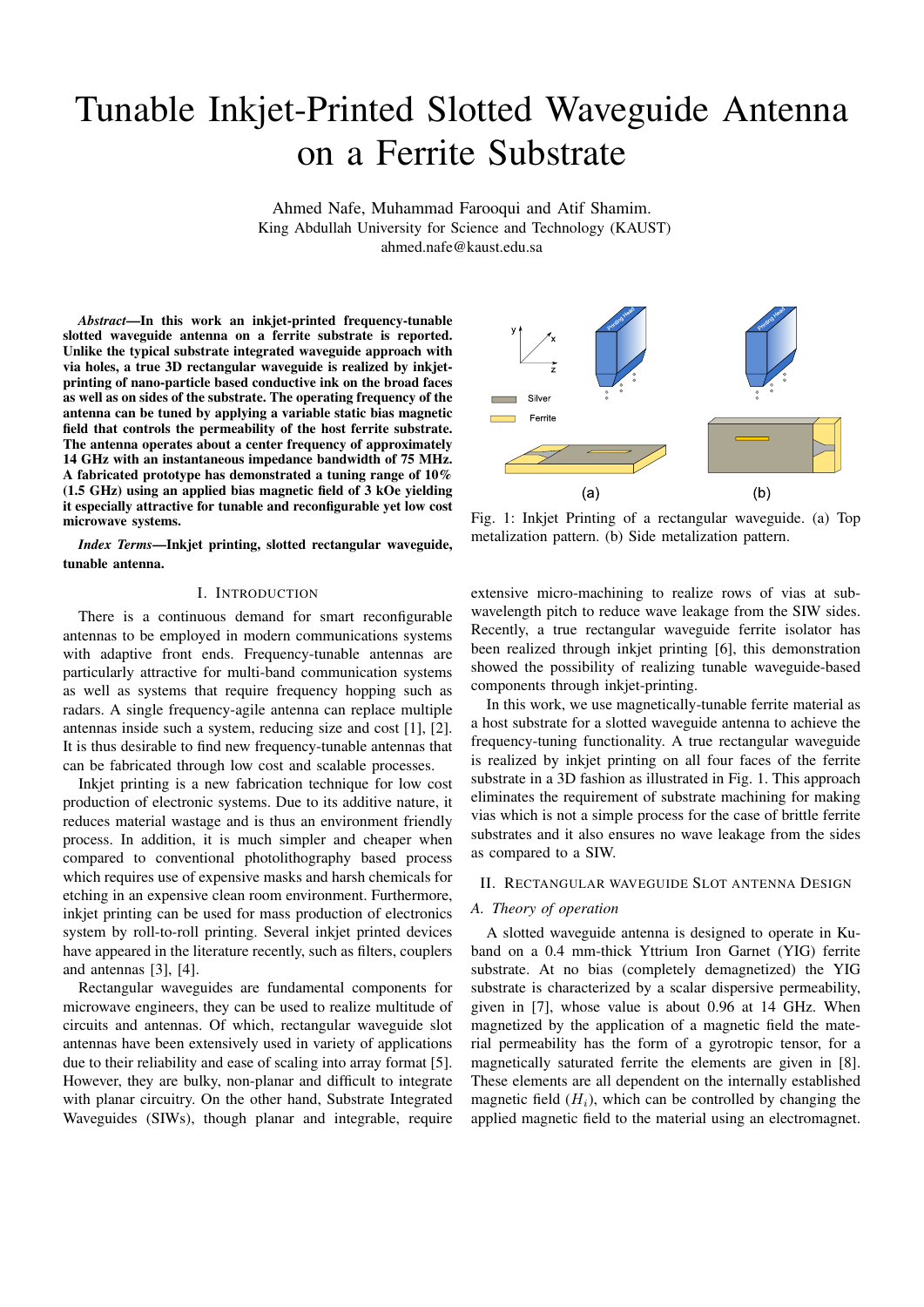

Fig. 2: Simulated frequency-tuning of the slotted waveguide antenna. (a) Reflection Coefficient. (b) Operating frequency versus bias field.

For a transversely biased rectangular waveguide (y-direction in Fig.1(a)), the structure supports a  $TE_{10}$ -like mode with a scalar effective relative permeability given by :

$$
\mu_e = \frac{f^2 - f_z^2}{f^2 - f_p^2} \tag{1}
$$

with  $f_z = f_m + f_0$ ,  $f_p = \sqrt{f_0 f_z}$ , where  $f_m =$  $(2.8MHz/Gauss)$ .  $M_s$  is the material's magnetization frequency and  $f_0 = (2.8 \text{MHz}/\text{Oe}) \cdot H_0$  is the gyromagnetic resonance frequency. As the internal magnetic field is increased, the effective permeability drops in value. This causes the resonance frequency of slot to increase to a higher frequency  $(f_{res} \approx \frac{c}{2L_{slot}\sqrt{\epsilon_r \mu_{eff(H)}}}).$ 



Fig. 3: Radiation pattern at at different operating frequencies, E-plane (solid-lines) and H-plane (dashed-lines).

#### *B. Simulation Results*

A rectangular waveguide slot antenna fed using a microstrip line tapered transition, depicted in Fig. 1, has been optimized for operation in Ku-band using CST microwave studio [9]. The

waveguide is terminated with a short circuit and a longitudinal shunt slot is placed at a distance of  $3\lambda_q/4$  from it to induce broadside radiation. The antenna operating frequency  $(f_{op})$ tunes over a range of about 1.5 GHz starting at 14.16 GHz up till 15.66 GHz when the bias field is increased till 2 kOe as illustrated in Fig.2. A matching better than -10 dB is maintained for all bias fields with an instantaneous impedance bandwidth of nearly 75 MHz. The radiation pattern is stable as the frequency is tuned with very little variation as depicted in Fig.3, the gain of the antenna also shows little variation with bias being approximately  $-5±0.5$  dB. The generally low gain value is attributed to the losses due to the low conductivity of the silver ink  $(1 \times 10^7 \text{ S/m})$  as well as the high permittivity of the YIG substrate ( $\epsilon_r = 15$ ). Nevertheless, the gain value can be increased by using better conductive ink as well as lower permittivity ferrite substrates.

### *C. Fabrication and Measurements*

The antenna is inkjet printed on the YIG substrate using the Dimatix 2831 materials printer. Silver nanoparticle based ink with average particle size of 150 nm dispersed in organic solvent having 20% silver concentration by weight is used for printing. Before printing, it is necessary to clean the YIG substrate by acetone to remove oils, grease or any other contaminants which can greatly affect the printing quality. The conductivity of the printed metal can be increased by printing multiple layers of ink. Fig. 4 shows the sheet resistance of printed silver on YIG substrate against the number of layers. It can be seen that resistance is pretty high for only one layer of ink and decreases significantly by printing more number of layers till it saturates. Four layers of ink are printed to realize the waveguide slot antenna giving a sheet resistance of 0.5 /sq. All five walls of the waveguide, along with the microstrip to waveguide transition, have been inkjet printed to realize the antenna. Each wall is printed by orienting the YIG substrate such that the side to be printed is facing the printer nozzles.